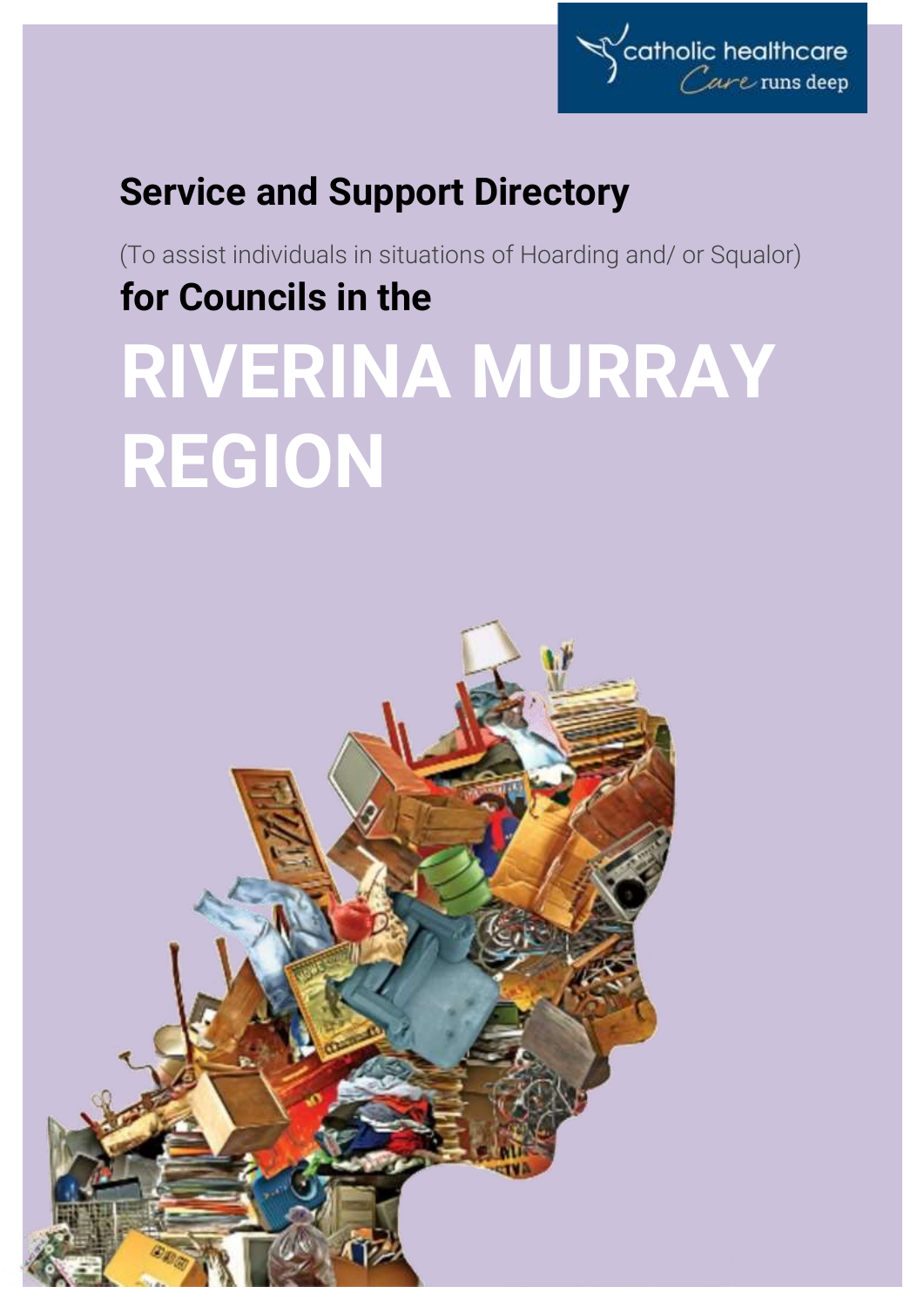

# Councils within the Riverina Murray Region

- [Wagga Wagga City Council](http://www.wagga.nsw.gov.au/)
- [Temora Shire Council](http://www.temora.nsw.gov.au/)
- [Snowy Valleys Council](http://www.snowyvalleys.nsw.gov.au/)
- [Narrandera Shire Council](http://www.narrandera.nsw.gov.au/)
- [Murrumbidgee Council](http://www.murrumbidgee.nsw.gov.au/)
- [Murray River Council](http://www.murrayriver.nsw.gov.au/)
- [Griffith City Council](http://www.griffith.nsw.gov.au/)
- [Greater Hume Shire Council](http://www.greaterhume.nsw.gov.au/)
- [Edward River Council](http://www.edwardriver.nsw.gov.au/)
- [Federation Council](http://www.corowa.nsw.gov.au/)
- [Cootamundra-Gundagai Council](http://www.cgrc.nsw.gov.au/)
- [Junee Shire Council](http://www.junee.nsw.gov.au/)
- [Hay Shire Council](http://www.hay.nsw.gov.au/)
- [Bland Shire Council](http://www.blandshire.nsw.gov.au/)
- [Albury City Council](http://www.alburycity.nsw.gov.au/)
- [Leeton Shire Council](http://www.leeton.nsw.gov.au/)

To assist individuals holistically, comprehensively and provide an opportunity to succeed, a variety of supports are required.



*Service and Support Directory – RIVERINA MURRAY* 2021 Catholic Healthcare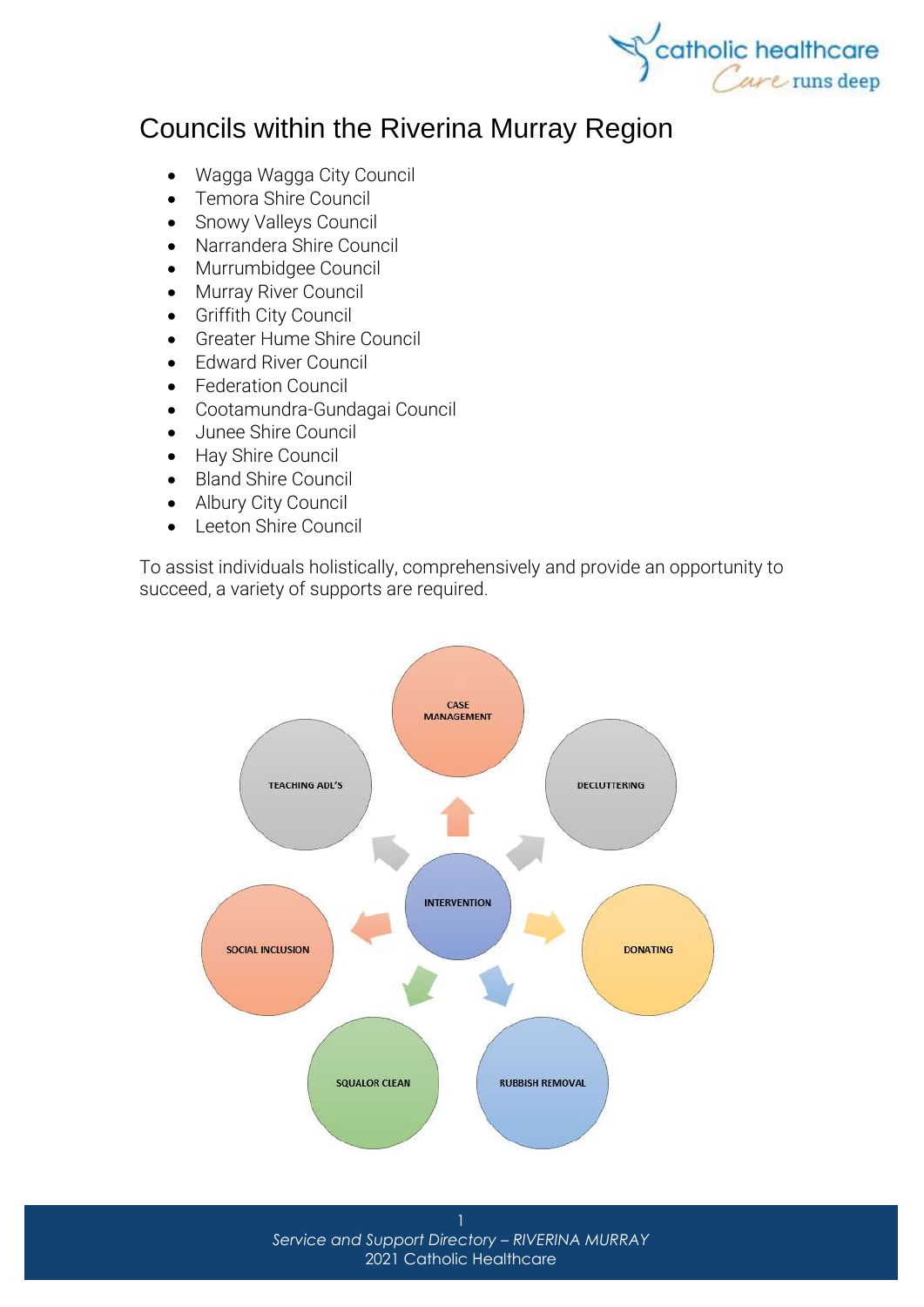

#### Contents:

| 1. Case Management            | page 3  |
|-------------------------------|---------|
| 2. Decluttering               | page 4  |
| 3. Rubbish Removal            | page 5  |
| 4. Squalor Clean              | page 5  |
| 5. Donation Services          | page 6  |
| 6. Social Inclusion           | page 6  |
| 7. Activities of Daily Living | page 7  |
| 8. Mental Health              | page 12 |

#### **Acronyms**

| <b>CHSP</b> | Commonwealth Home Support Program    |
|-------------|--------------------------------------|
| <b>NDIS</b> | National Disability Insurance Scheme |
| <b>HCP</b>  | Home Care Packages                   |
| <b>MAC</b>  | My Aged Care                         |
| <b>ACAT</b> | Aged Care Assessment Team            |
| <b>RAS</b>  | <b>Regional Assessment Service</b>   |
| <b>ACH</b>  | Assistance with Care and Housing     |
| DA          | Domestic Assistance                  |
| <b>SS</b>   | Social Support                       |
| ADL         | Activities of Daily Living           |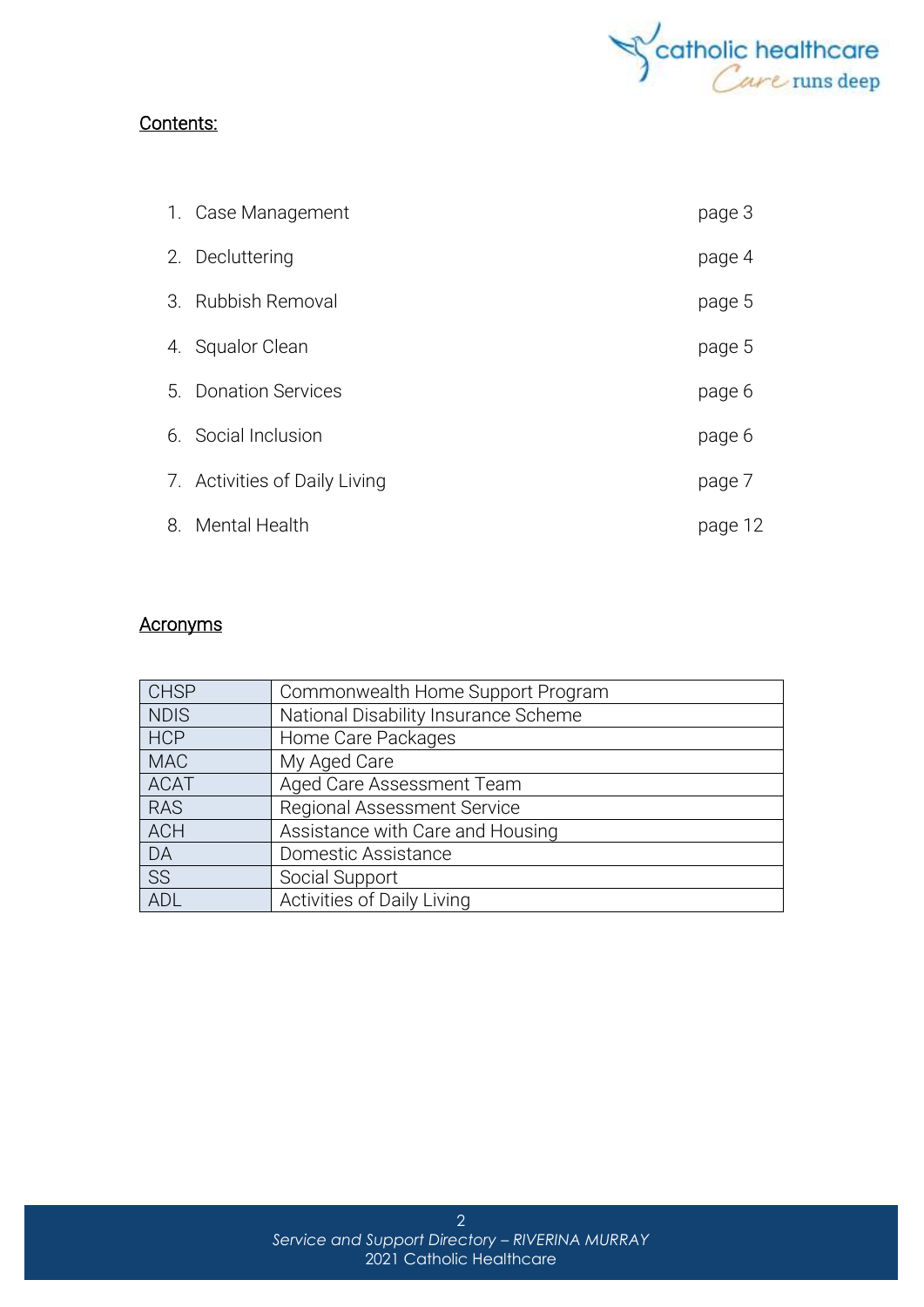

#### CASE MANAGEMENT

• Case management is a collaborative process of assessment, planning, implementation, coordination, facilitation and advocacy for options and services required to meet an individual's holistic (health and human service) needs

| Provider                                                                                                                 | Support/Assistance                                          | <b>Contact Details</b> |
|--------------------------------------------------------------------------------------------------------------------------|-------------------------------------------------------------|------------------------|
| Catholic Healthcare Home<br>& Community, Tumut,<br>Wagga Wagga, Gundagai,<br>Tumbarumba, Dunedoo,<br>Batlow & Albury LGA | Case management<br>HCP provider<br>CHSP funded              | 1800 225 474           |
| Intereach, Deniliquin LGA                                                                                                | Case management<br>CHSP funded<br>NDIS service coordination | 1300 488 226           |
| Australian Unity Home &<br>Disability Services,<br>Riverina/Murray region                                                | Case management<br><b>HCP Provider</b>                      | 1300 296 835           |
| Hay Shire Council, LGA                                                                                                   | Direct service delivery<br>CHSP funded                      | 6993 3222              |
| Cypress View Lodge &<br>Apartments,<br>Murrumbidgee LGA                                                                  | Case management HCP provider                                | 6954 4202              |
| <b>Forrest Community</b><br>Services, Riverina/Murray<br>region                                                          | Case management<br>HCP provider                             | 6931 3009              |
| LiveBetter, Murrumbidgee<br>region                                                                                       | Case management<br><b>HCP</b> provider<br>CHSP funded       | 1800 580 580           |
| <b>Carrathool Shire Council</b><br>Multi-Service Outlet<br>(MSO), Carrathool Shire<br><b>LGA</b>                         | Case management<br>HCP provider<br>CHSP funded              | 69617600               |
| Bland Shire Council, Bland<br><b>LGA</b>                                                                                 | Direct service delivery<br>CHSP funded                      | 6972 2266              |
| <b>Pinnacle Community</b><br>Services, Temora LGA                                                                        | Case management<br><b>HCP</b> provider                      | 69427786               |
| Just Better Care, Wagga<br>Wagga region                                                                                  | (Case management<br><b>HCP</b> provider                     | 6931 1020              |
| BaptistCare Care Centre,<br>Wagga Wagga LGA                                                                              | Case management<br>HCP provider<br>CHSP funded              | 1300 275 227           |
| Uniting Community Care,<br>Riverina                                                                                      | Case management<br>HCP provider                             | 1800 486 484           |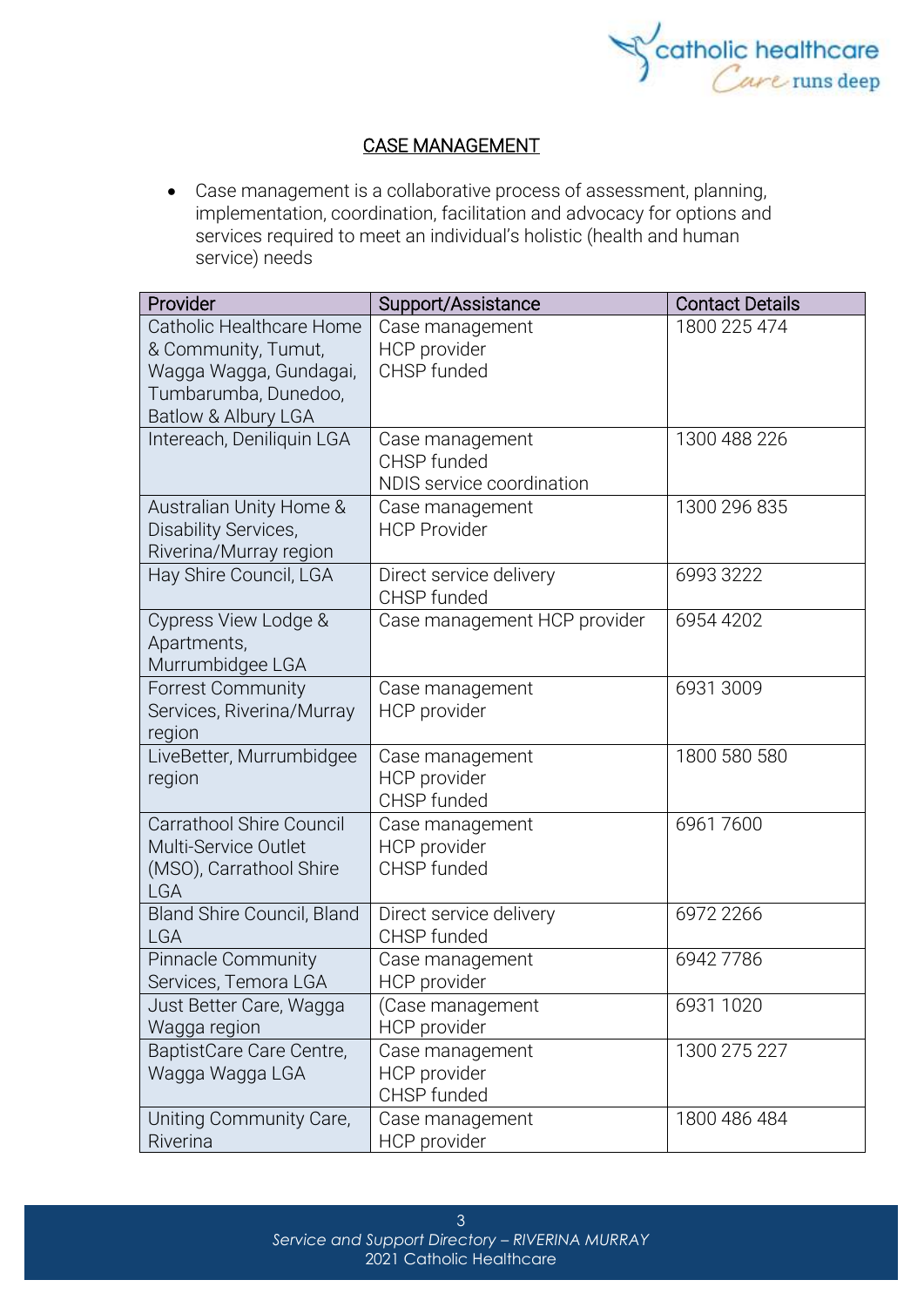

| Calvary Community Care,<br>Riverina                                                                                             | Case management<br>HCP provider<br>CHSP funded | 1300 797 552 |
|---------------------------------------------------------------------------------------------------------------------------------|------------------------------------------------|--------------|
| Allawah Community Care,<br>Coolamon Shire LGA                                                                                   | Case management<br>HCP provider<br>CHSP funded | 6930 1800    |
| Mercy Home &<br>Community Care, Albury<br><b>LGA</b>                                                                            | Case management<br>HCP provider                | 6384 1010    |
| Lutheran Community<br>Services, Albury, Berrigan,<br>Federation, Greater Hume,<br>Lockhart, Murrumbidgee<br>and Wagga Wagga LGA | Case management<br>HCP provider                | 1300 118 081 |
| United Protestant<br>Association of NSW<br>(UPA), Murray River Shire                                                            | 6025 1776                                      | 1800 200 422 |
| Community Interlink,<br>Albury LGA                                                                                              | Case management<br>HCP provider                | 5823 6500    |
| Tumbarumba Multi-<br>Service Outlet,<br>Tumbarumba LGA                                                                          | Case management<br><b>HCP Provider</b>         | 1800 580 580 |

#### DECLUTTERING:

- To remove clutter from a room, an area, etc
- Working through the process of letting go of items, to be able to use spaces of the home (and around the property) for it's intended purpose

| Provider                        | Support/Assistance  | <b>Contact Details</b> |
|---------------------------------|---------------------|------------------------|
| Australian Unity Home &         | Domestic assistance | 1300 296 835           |
| Disability Services,            | <b>HCP Provider</b> |                        |
| Riverina/Murray region          |                     |                        |
| <b>Forrest Community</b>        | Domestic assistance | 6931 3009              |
| Services, Riverina/Murray       | HCP provider        |                        |
| region                          |                     |                        |
| LiveBetter, Murrumbidgee        | Domestic assistance | 1800 580 580           |
| region                          | HCP provider        |                        |
|                                 | CHSP funded         |                        |
| <b>Carrathool Shire Council</b> | Domestic assistance | 69617600               |
| Multi-Service Outlet            | HCP provider        |                        |
| (MSO), Carrathool Shire         | CHSP funded         |                        |
| <b>LGA</b>                      |                     |                        |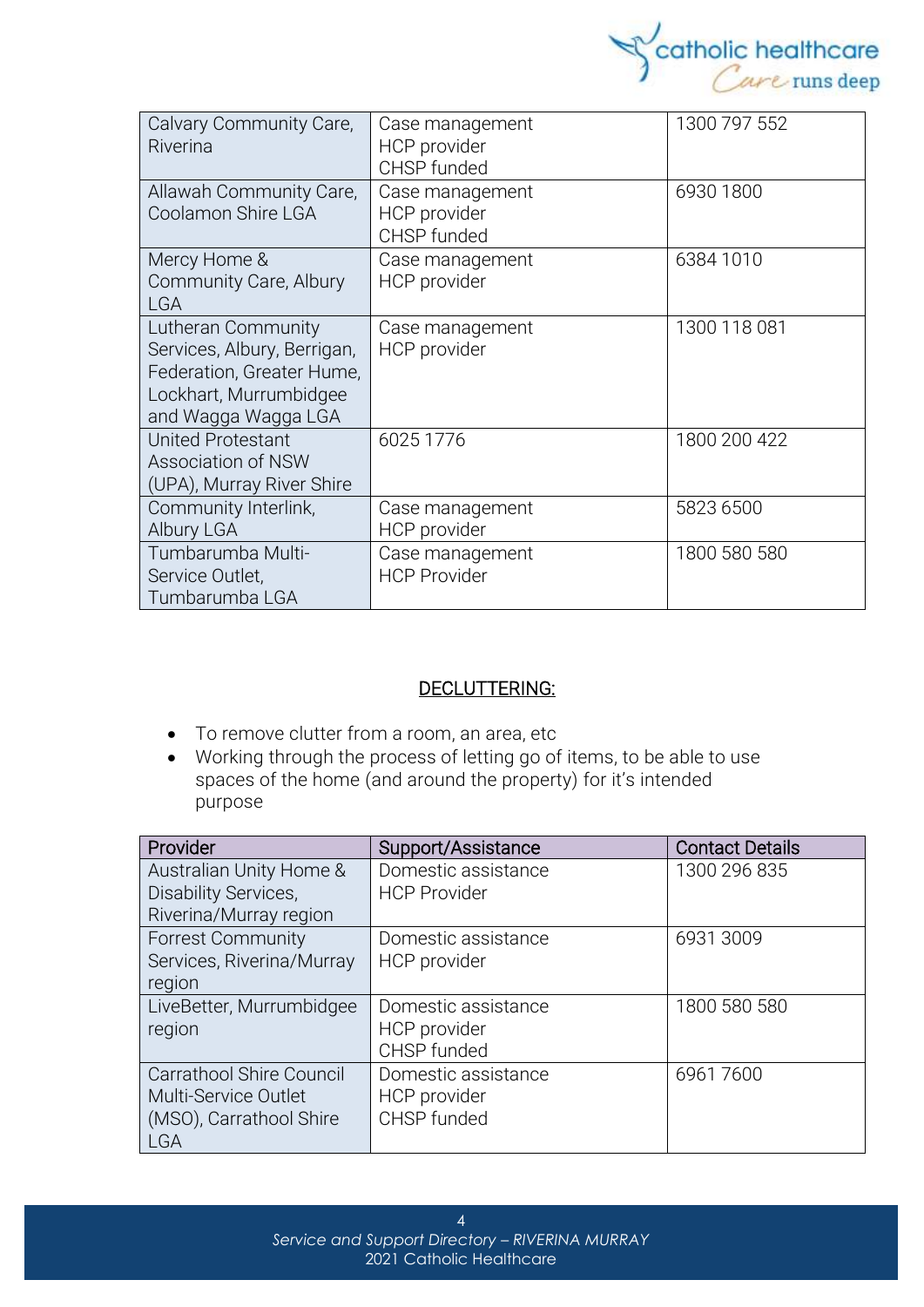

| Just Better Care, Wagga<br>Wagga region                                     | Domestic assistance HCP<br>provider                | 6931 1020    |
|-----------------------------------------------------------------------------|----------------------------------------------------|--------------|
| BaptistCare Care Centre,<br>Wagga Wagga LGA                                 | Domestic assistance<br>HCP provider<br>CHSP funded | 1300 275 227 |
| Tumbarumba Multi-<br>Service Outlet,<br>Tumbarumba LGA                      | Domestic assistance<br><b>HCP Provider</b>         | 1800 580 580 |
| Allawah Community Care,<br>Coolamon Shire LGA                               | Domestic assistance<br>HCP provider<br>CHSP funded | 6930 1800    |
| <b>Pinnacle Community</b><br>Services, Temora LGA                           | Domestic assistance<br>HCP provider                | 69427786     |
| Cypress View Lodge &<br>Apartments,<br>Murrumbidgee LGA                     | Domestic assistance<br>HCP provider                | 6954 4202    |
| <b>United Protestant</b><br>Association of NSW<br>(UPA), Murray River Shire | Domestic assistance<br>HCP provider<br>CHSP funded | 1800 200 422 |
| Calvary Community Care,<br>Riverina                                         | Domestic assistance<br>HCP provider<br>CHSP funded | 1300 797 552 |

#### RUBBISH REMOVAL

| Provider                                      | <b>Contact Details</b> |
|-----------------------------------------------|------------------------|
| Forensic Cleaning Services, Hoarding clean up | 0433 888 122           |
| National Trauma & Crime Scene Cleaning        | 0488 007 675           |
| Australian Forensic Cleaning                  | 1300 246 429           |
| QuickSkip Waqqa                               | 0408 670 732           |
| McMahon's Waste Removal                       | 6953 2016              |
| Wattle Town Skip Bin's, Cootamundra           | 0419 157 135           |
| North East Bin Hire, Albury                   | 0421 271 960           |

#### **SQUALOR CLEAN**

| Provider                                      | <b>Contact Details</b> |
|-----------------------------------------------|------------------------|
| National Trauma & Crime Scene Cleaning        | 0488 007 675)          |
| Australian Forensic Cleaning                  | l 1300 246 429         |
| Forensic Cleaning Services, Hoarding clean up | 0433 888 122           |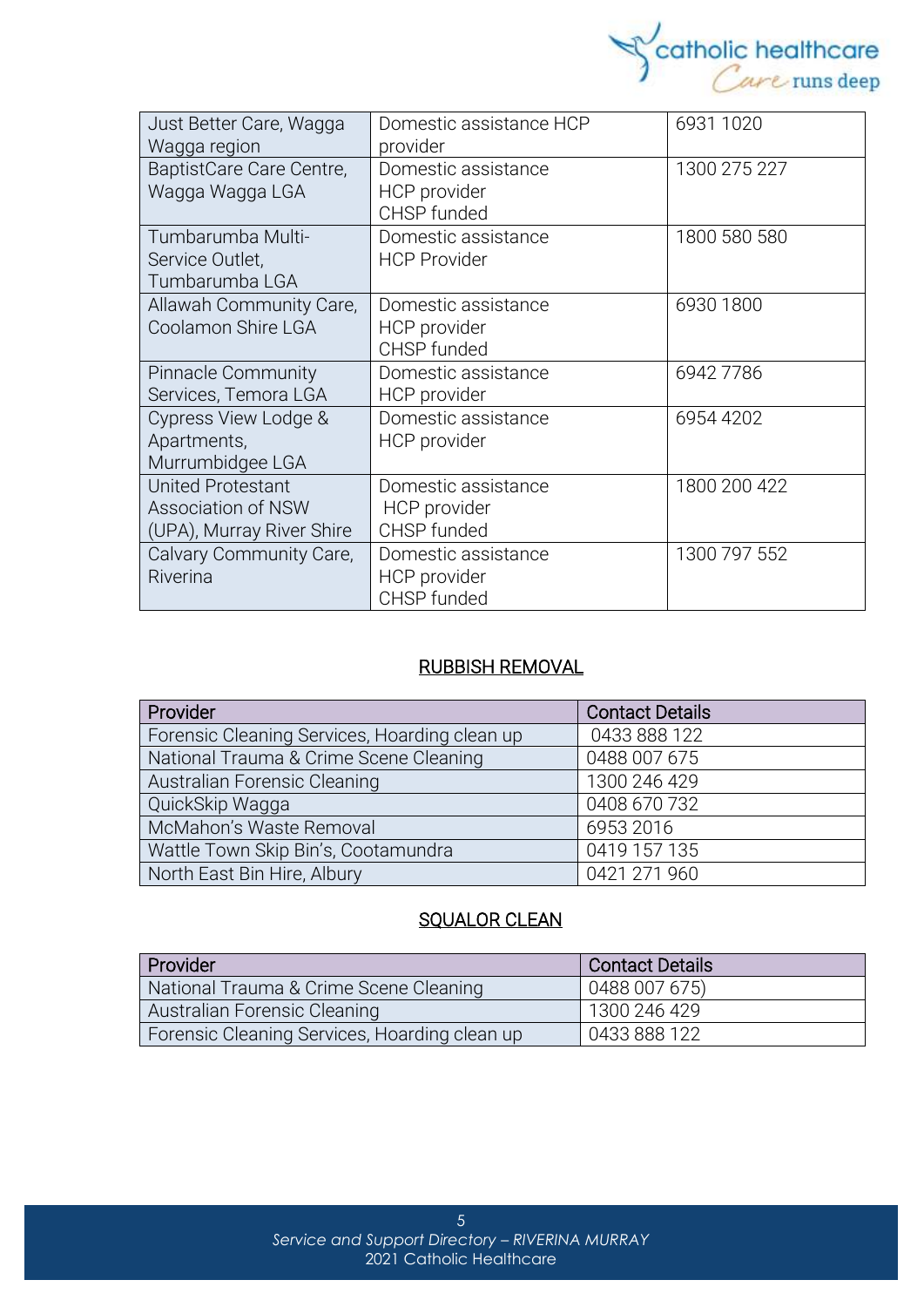

#### **DONATIONS**

| Provider                    | Support/Assistance                   | <b>Contact Details</b> |
|-----------------------------|--------------------------------------|------------------------|
| Wiradjury MACS,             | Food parcels                         | 6921 2108              |
| <b>Community Child Care</b> |                                      |                        |
| Centre, Wagga Wagga         |                                      |                        |
| St Vincent de Paul          | Clothing                             | 12 18 12               |
| Society, Riverina/Murray    | Food parcels                         |                        |
| region Support services     |                                      |                        |
| The Salvation Army,         | Food parcels                         | 1300 371 288           |
| Riverina/Murray region      |                                      |                        |
| Wesley Uniting Church,      | Food parcels                         | 6921 4275              |
| Wagga Wagga                 |                                      |                        |
| Griffith Community          | <b>Blankets</b>                      | 0412 373 019           |
| Centre, Griffith LGA        | <b>Toiletries</b>                    |                        |
|                             | Meals                                |                        |
| Temora Community            | Utility bill assistance Telstra bill | 6978 0500              |
| Centre, Temora LGA          | vouchers                             |                        |
| Carevan Foundation,         | Free meals                           | info@carevan.com.au    |
| Albury                      |                                      |                        |
| St David's Uniting Church   | Food parcels                         | 6021 6847              |
| Albury                      |                                      |                        |
| North Albury Care &         | Clothing                             | 6048 9530              |
| <b>Support Centre</b>       | Food parcels                         |                        |
| Junee Community Centre,     | Food parcels                         | 6924 2666              |
| Junee                       | Food vouchers                        |                        |
| Anglicare Ashmont           | Food parcels                         | 6931 3456              |
| <b>Community Resource</b>   |                                      |                        |
| Centre, Wagga Wagga         |                                      |                        |
| <b>LGA</b>                  |                                      |                        |

#### SOCIAL INCLUSION:

• Social [inclusion](https://www.collinsdictionary.com/dictionary/english/inclusion) is the act of making all groups of people within a society [feel](https://www.collinsdictionary.com/dictionary/english/feel) valued and [important.](https://www.collinsdictionary.com/dictionary/english/important)

| Provider                    | Support/Assistance        | <b>Contact Details</b> |
|-----------------------------|---------------------------|------------------------|
| Intereach, Deniliquin LGA   | Community supports        | 1300 488 226           |
|                             | CHSP funded               |                        |
|                             | NDIS service coordination |                        |
| Australian Unity Home &     | Social support groups     | 1300 296 835           |
| <b>Disability Services,</b> | <b>HCP Provider</b>       |                        |
| Riverina/Murray region      |                           |                        |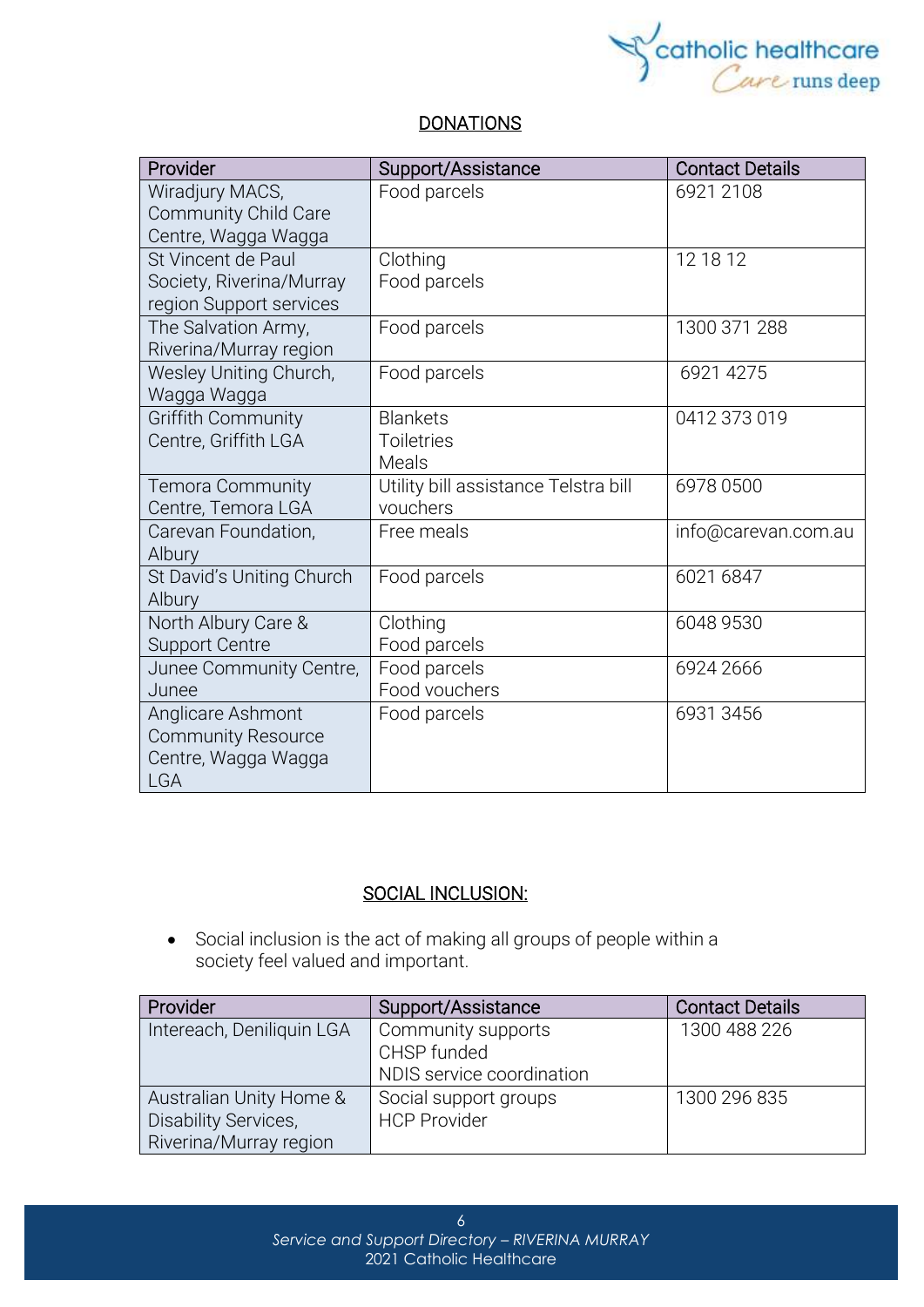

| <b>Forrest Community</b><br>Services, Riverina/Murray<br>region                                                           | Social support groups<br>HCP provider                        | 6931 3009    |
|---------------------------------------------------------------------------------------------------------------------------|--------------------------------------------------------------|--------------|
| <b>Carrathool Shire Council</b><br>Multi-Service Outlet<br>(MSO), Carrathool Shire<br><b>LGA</b>                          | Home visitor service<br>HCP provider<br>CHSP funded          | 69617600     |
| Catholic Healthcare Home<br>& Community, Tumut,<br>Wagga Wagga, Gundagai,<br>Tumbarumba, Dunedoo,<br>Batlow & Albury LGA) | Social support group<br>HCP provider                         | 1800 225 474 |
| <b>CHSP funded Allawah</b><br>Community Care,<br>Coolamon Shire LGA                                                       | Social support program<br><b>HCP</b> provider<br>CHSP funded | 6930 1800    |
| Mercy Home &<br>Community Care, Albury<br><b>LGA</b>                                                                      | Community support program<br>HCP provider                    | 6384 1010    |
| Tumbarumba Multi-<br>Service Outlet,<br>Tumbarumba LGA                                                                    | Social support group<br><b>HCP Provider</b>                  | 1800 580 580 |

# *ACTIVITIES OF DAILY LIVING (ADL's)*

• Activities of daily living (ADLs), as the name implies, are activities necessary for maintaining an independent lifestyle with a high quality of life.

## What are the activities of daily living*?*

| Functional           | To move about freely and safely.                                                                                                                                                                                |
|----------------------|-----------------------------------------------------------------------------------------------------------------------------------------------------------------------------------------------------------------|
| mobility:            |                                                                                                                                                                                                                 |
| Feeding              | To feed oneself                                                                                                                                                                                                 |
| Personal hygiene:    | To manage aspects of personal hygiene, such as bathing,<br>grooming, dressing, and brushing teeth.                                                                                                              |
| Home<br>maintenance: | To manage tasks around the home such as taking out the<br>rubbish, cleaning the kitchen, cleaning the bathroom,<br>vacuuming/mopping, making sure food in the fridge and pantry is<br>current, watering plants. |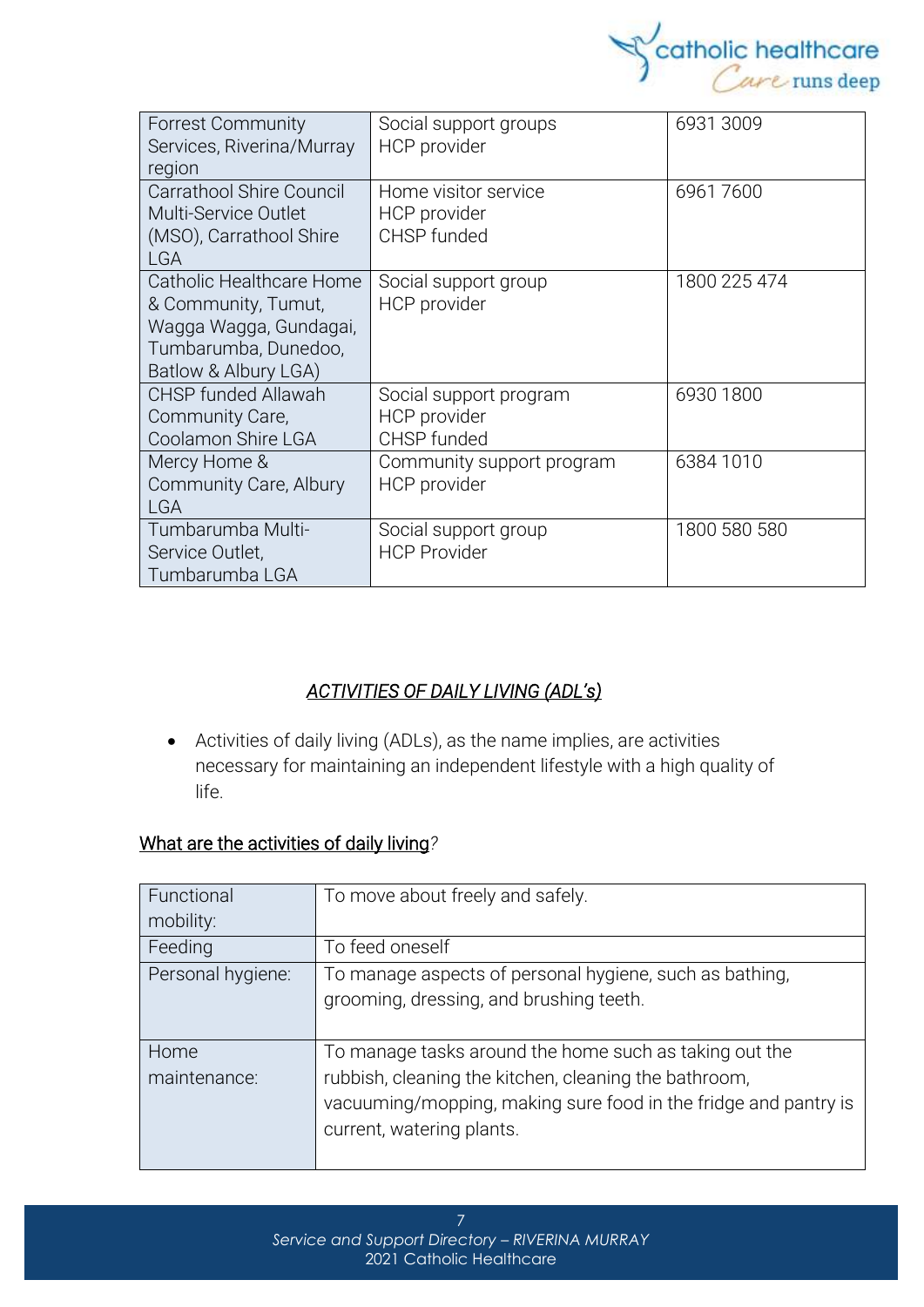

| Managing<br>medications:                | assistance may be required in getting prescriptions, keeping<br>medications up to date and taking medications on time and in the<br>right dosages. |
|-----------------------------------------|----------------------------------------------------------------------------------------------------------------------------------------------------|
| Managing                                | managing assistance with bank balances, cheque books and                                                                                           |
| finances:                               | paying bills on time                                                                                                                               |
| Communicating                           | managing the household's phone and mail, making the home                                                                                           |
| with others:                            | hospitable and welcome for visitors.                                                                                                               |
| Companionship<br>and mental<br>support: | this is important as it reflects on the help that may be needed to<br>keep a person in a positive frame of mind.                                   |
| Safety procedure                        | in the event of an emergency, a well-planned emergency                                                                                             |
| and emergency                           | procedure should be designed; as well as emergency contacts                                                                                        |
| responses:                              | known in case of any events.                                                                                                                       |

## *How can the teaching of ADL's be done through regular support services?*

| Functional mobility: | Identifying if the individual can navigate their hallways free of<br>clutter and get assistive devices such as walkers through<br>doorways; a few changes might be necessary such as<br>doorway modifications and ramps; removing floor runners<br>and rugs helps eliminate potential tripping hazards. |
|----------------------|---------------------------------------------------------------------------------------------------------------------------------------------------------------------------------------------------------------------------------------------------------------------------------------------------------|
|                      | Assisting a client to develop and implement a personal<br>organizing plan, including categories for discarded items.<br>Include a list of tasks and a plan for where to keep objects<br>and papers. Preparation includes assembling materials<br>needed for filing and storing items.                   |
|                      | Take a photo of the area before starting the declutter. Ask<br>yourself questions about each item, such as 'Have I used<br>this in the last year? Is this something to give away or trash?'<br>Refer to your photo and celebrate your victories.                                                        |
|                      | Break big tasks into smaller tasks (bathroom-> 1 drawer)                                                                                                                                                                                                                                                |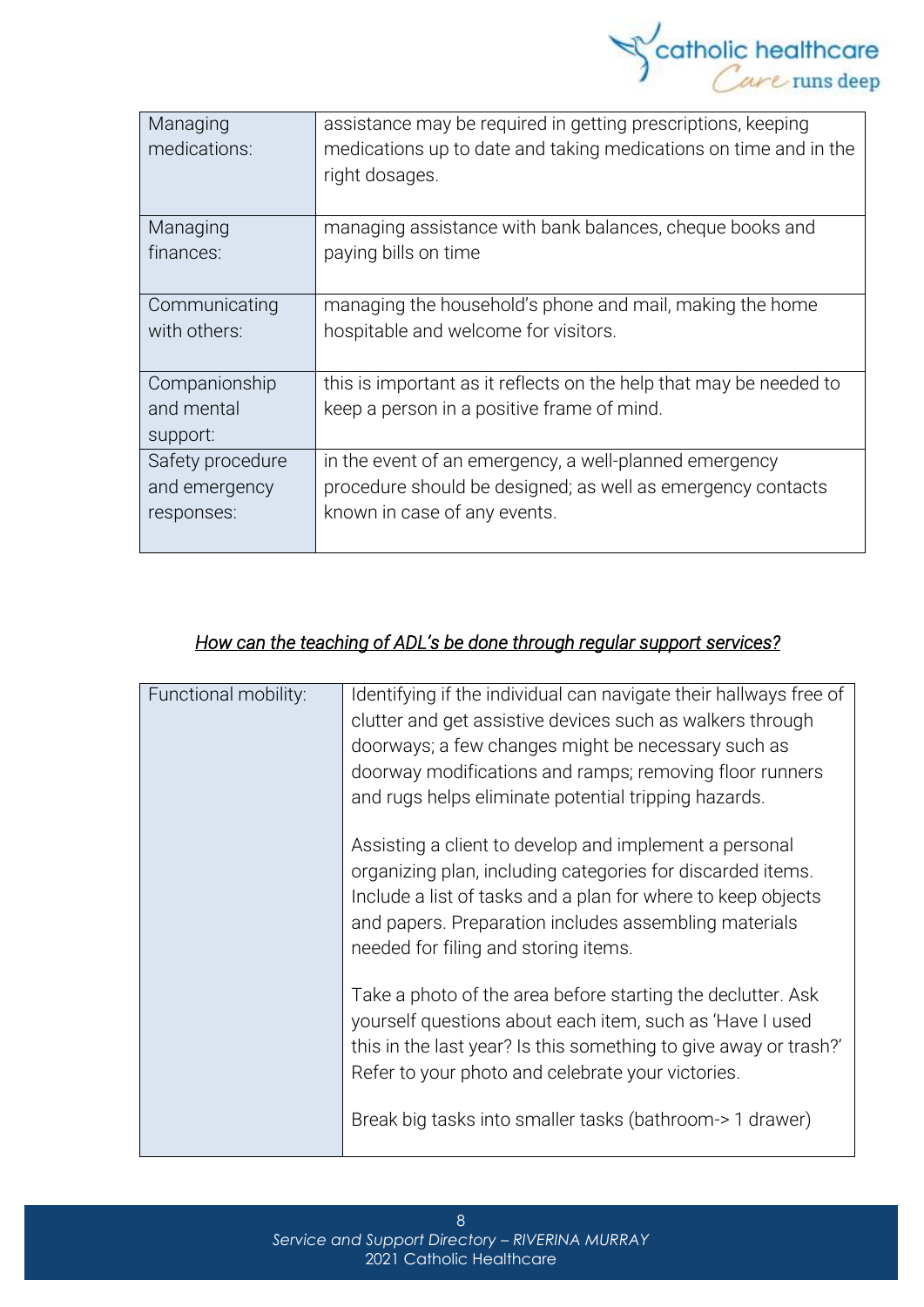

|                   | Set a calendar to follow and start with small time increments<br>(10-15 minutes); limit any distractions (phone, TV, radio);<br>take a break when your timer goes off and then repeat while<br>increasing the amount of time<br>Know your options by locating a recycling centre, donation<br>locations, donation centres that will pick items up, rubbish<br>removal days                                                                                                                                                                                                                                                                                                                                                                                                                                                                                                                                                                                                  |
|-------------------|-----------------------------------------------------------------------------------------------------------------------------------------------------------------------------------------------------------------------------------------------------------------------------------------------------------------------------------------------------------------------------------------------------------------------------------------------------------------------------------------------------------------------------------------------------------------------------------------------------------------------------------------------------------------------------------------------------------------------------------------------------------------------------------------------------------------------------------------------------------------------------------------------------------------------------------------------------------------------------|
| Feeding:          | Meal preparation and clean-up. Services that offer DA can<br>support a person in preparing and enjoying their meals.<br>Whether they have dietary needs, need inspiration with meal<br>plans, or would just like help with their cooking and clean-up.<br>Social support is also provided for those who would like<br>support during grocery shopping, unpacking of groceries,<br>and company while cooking something. This is important for<br>seniors to ensure they are receiving the appropriate nutrients<br>to support their health all wellbeing.<br>Meals on Wheels is an option for those who are unable to<br>prepare their own meals. The organisation specializes in<br>meal delivery for people aged over 65, as well as CHSP<br>clients, HCP clients, NDIS clients and full fee-paying clients.<br>Kindly reminding clients of food safety and cross<br>contamination; and how their health can be affected if cross<br>contamination of certain foods occur. |
| Personal Hygiene: | Services may include oral care, toileting, grooming,<br>showering, dressing, and undressing, and general mobility. A<br>care worker may be able to assist with personal care needs<br>with complete respect for a person's privacy and dignity.<br>Assistance can include getting in and out of bed, managing<br>continence and providing assistance using continence aids<br>and appliances.<br>Providing easier clothing/shoes for the individual to wear if<br>you notice it has become increasingly difficult for them to                                                                                                                                                                                                                                                                                                                                                                                                                                               |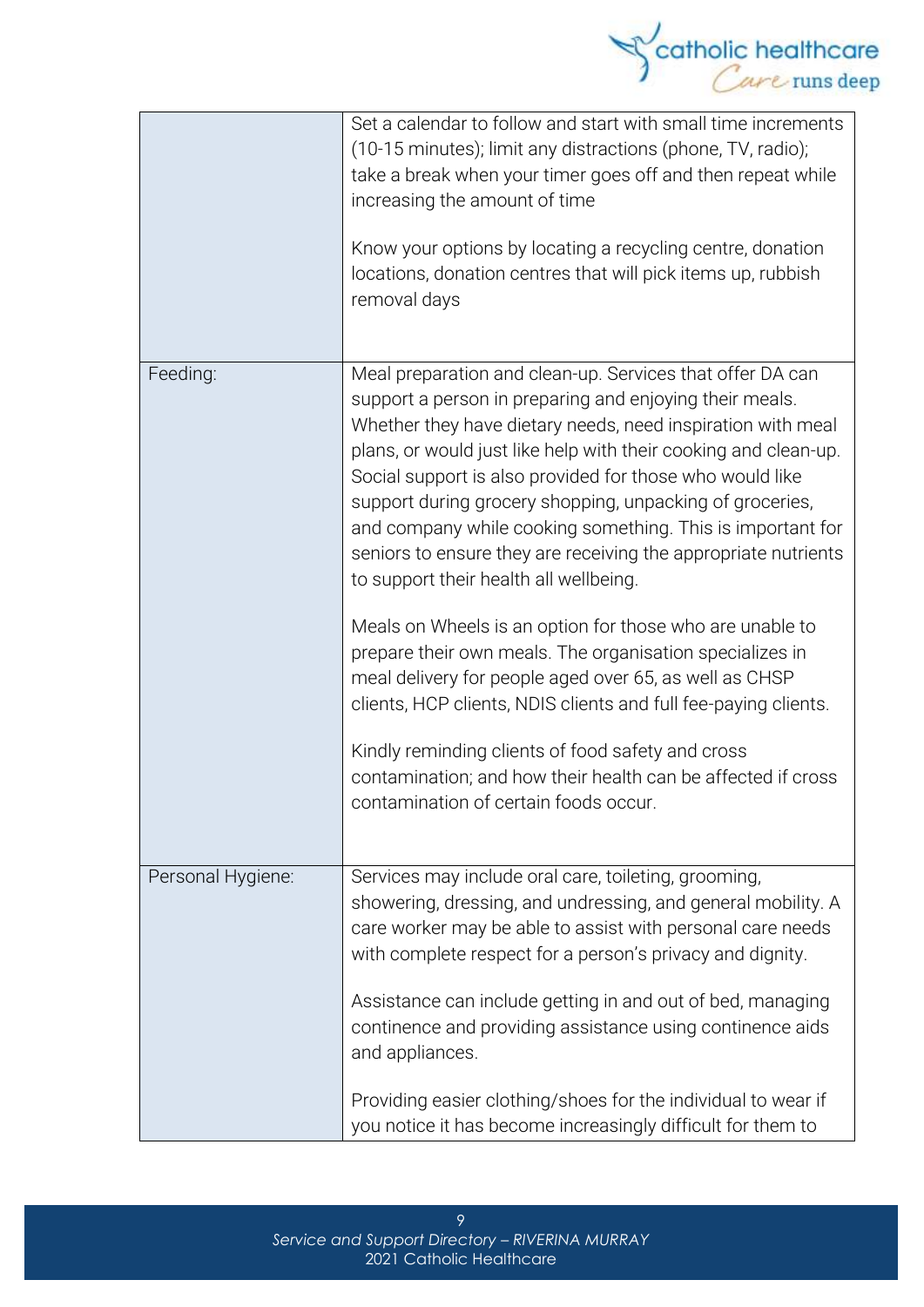

 $1<sub>0</sub>$ *Service and Support Directory – RIVERINA MURRAY* 2021 Catholic Healthcare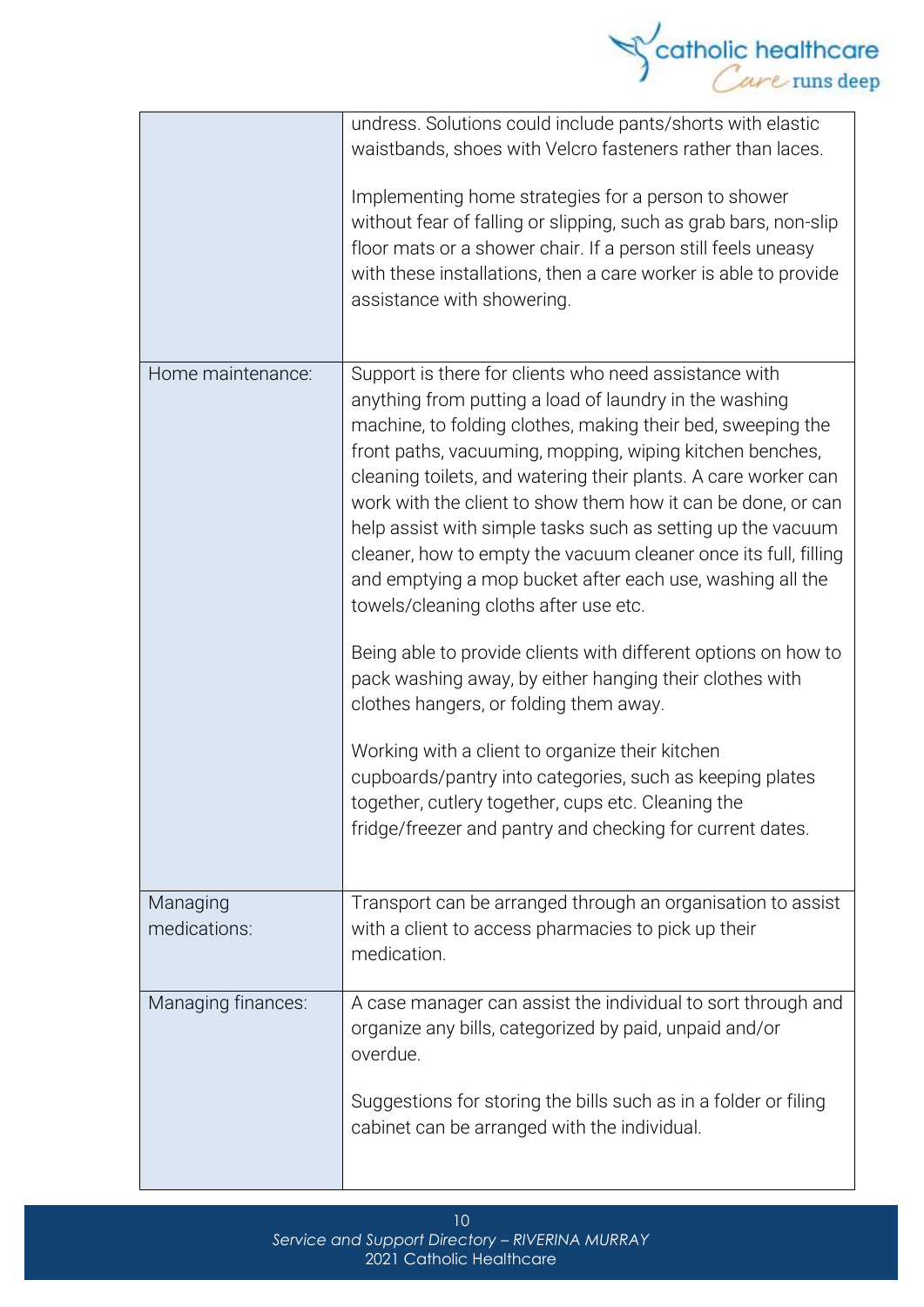

| Communicating with<br>others:               | Communication is fundamental to human interaction. Care<br>workers can assist individuals in managing their calendar<br>and appointments, and sharing family updates by post,<br>technology or replying to messages<br>Keeping a large calendar with clearly marked dates and<br>appointment times can create a greater sense of control and<br>order.<br>Teaching an individual how to use technology such as zoom<br>and searching internet links and YouTube videos |
|---------------------------------------------|------------------------------------------------------------------------------------------------------------------------------------------------------------------------------------------------------------------------------------------------------------------------------------------------------------------------------------------------------------------------------------------------------------------------------------------------------------------------|
|                                             |                                                                                                                                                                                                                                                                                                                                                                                                                                                                        |
| Companionship and<br>mental health support: | Communication impairment can alienate people from their<br>regular activities, and relationships can lead to withdrawal,<br>isolation, and depression.                                                                                                                                                                                                                                                                                                                 |
|                                             | Care plans can be created with individuals to support their<br>social interaction and communication. It is important to<br>understand why a person is experiencing difficulty in<br>communicating and try and lessen the effects.                                                                                                                                                                                                                                      |
|                                             | This could include finding out what a person's interests are<br>and linking them to social groups within the community.                                                                                                                                                                                                                                                                                                                                                |
|                                             | Suggesting ways for a person to express their feelings, such<br>as drawing or keeping journal entries, or meditating as a<br>form of stress relief.                                                                                                                                                                                                                                                                                                                    |
| Safety procedure and                        | Fitting medical alert systems in case of emergency when                                                                                                                                                                                                                                                                                                                                                                                                                |
| emergency responses:                        | there is a communication barrier                                                                                                                                                                                                                                                                                                                                                                                                                                       |
|                                             | Hearing impaired phones and hearing aids can help a person<br>remain independent while ensuring their safety is protected.                                                                                                                                                                                                                                                                                                                                             |
|                                             | Going through a fire escape route with an individual so they<br>become familiar of it in case of emergency. If an individual<br>has a lot of items in the home, working with the individual to<br>ensure their safety is the top priority is extremely important.<br>Devising a plan with the individual to create clear pathways<br>so there is a clutter free entry and exit in the home would be<br>recommended.                                                    |

11 *Service and Support Directory – RIVERINA MURRAY* 2021 Catholic Healthcare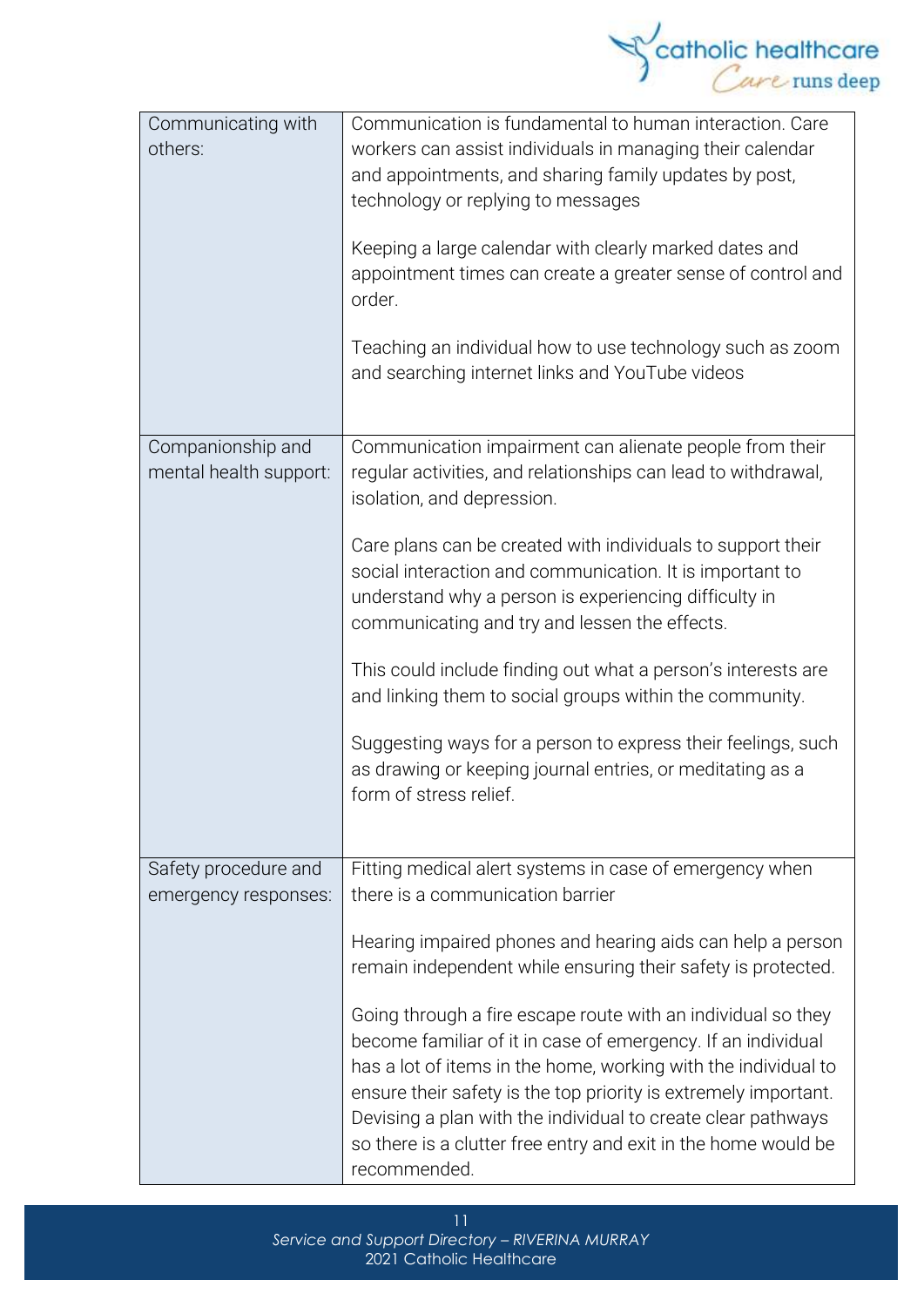

#### Mental Health Care Plan

#### What is it?

A mental health care plan is a support plan for someone who is going through mental health issues. If a doctor agrees that you need additional support, you and the doctor will make the plan together.

A mental health care plan might include:

- A referral to an expert, like a psychologist
- The types of mental health care that can support you
- Other strategies to improve and maintain your mental health

If you have a mental health care plan, the Government will pay some or all of the cost of up to ten sessions with a mental health expert in a year. You can get that through the [Medicare](https://headspace.org.au/blog/how-to-get-a-medicare-card-old/) rebate.

#### Who do I contact for a Mental Health Care Plan?

This needs to be done by your GP (general practitioner). When you book an appointment with your doctor tell them you want to talk about a mental health care plan.

Then, at the appointment, talk to your doctor about what's been going on. It helps to be as open and honest as possible. Your doctor might ask you to fill out a questionnaire about how you've been feeling to work out the best support for you. Your doctor will then refer you to a psychologist that they know of, or you can find your own.

#### Types of support you may be able to get include:

- One on one sessions with a psychologist
- Group psychologist sessions
- Sessions with a social worker or another allied health practitioner

Extra support can empower you to make big changes to how you feel and cope. Speaking to someone can give you the opportunity to find strategies to work through your concerns and manage them better (Headspace, 2018).